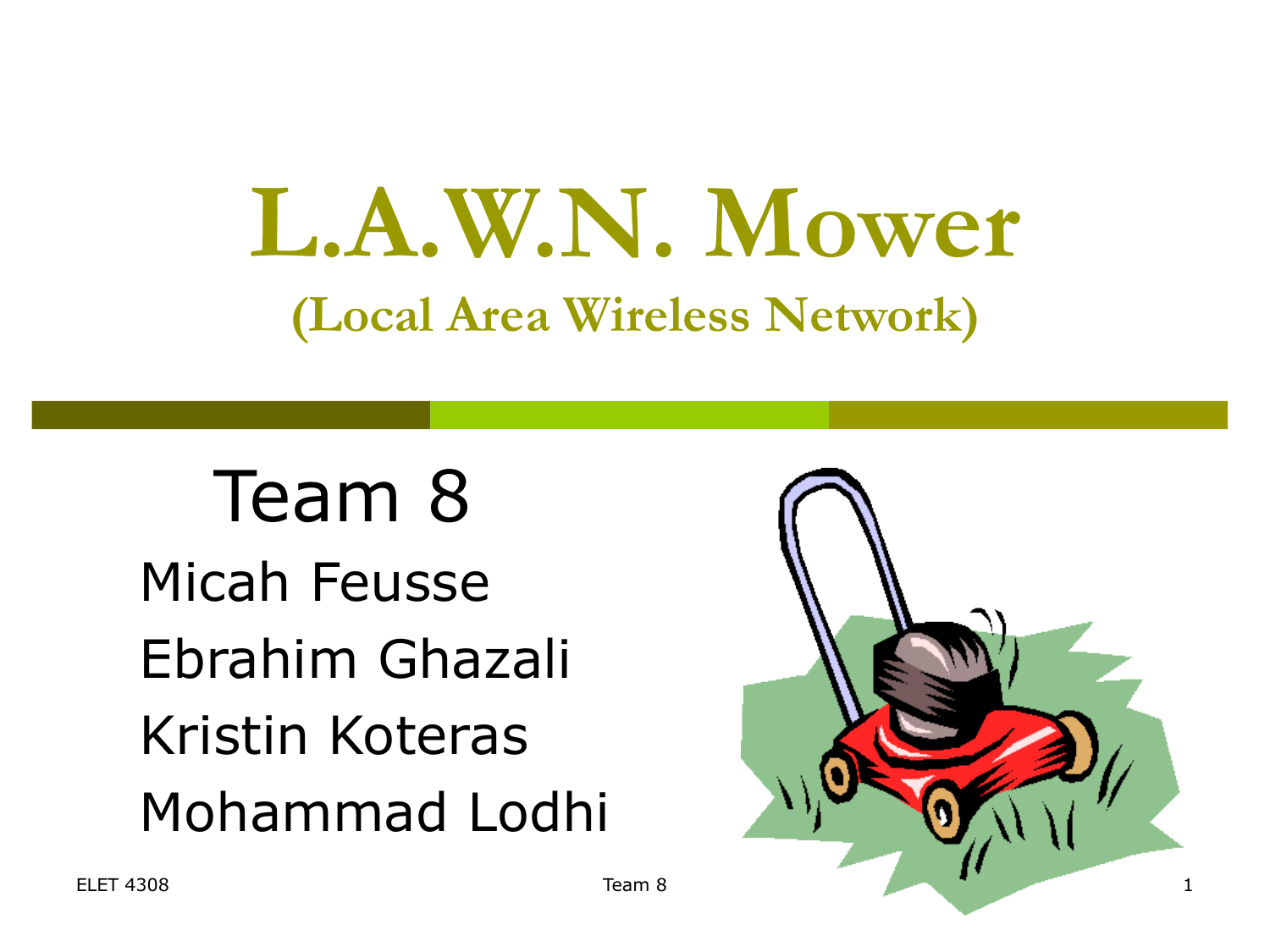### **Motivation**

 $\Box$  To design an alternative to lawn mowing for

- **Physically impaired**
- **Recreational purpose**
- **Entertainment**
- □ Local Area Wireless Network achieves
	- **Simplicity in design**
	- **Inexpensive alternative**
	- **User friendly**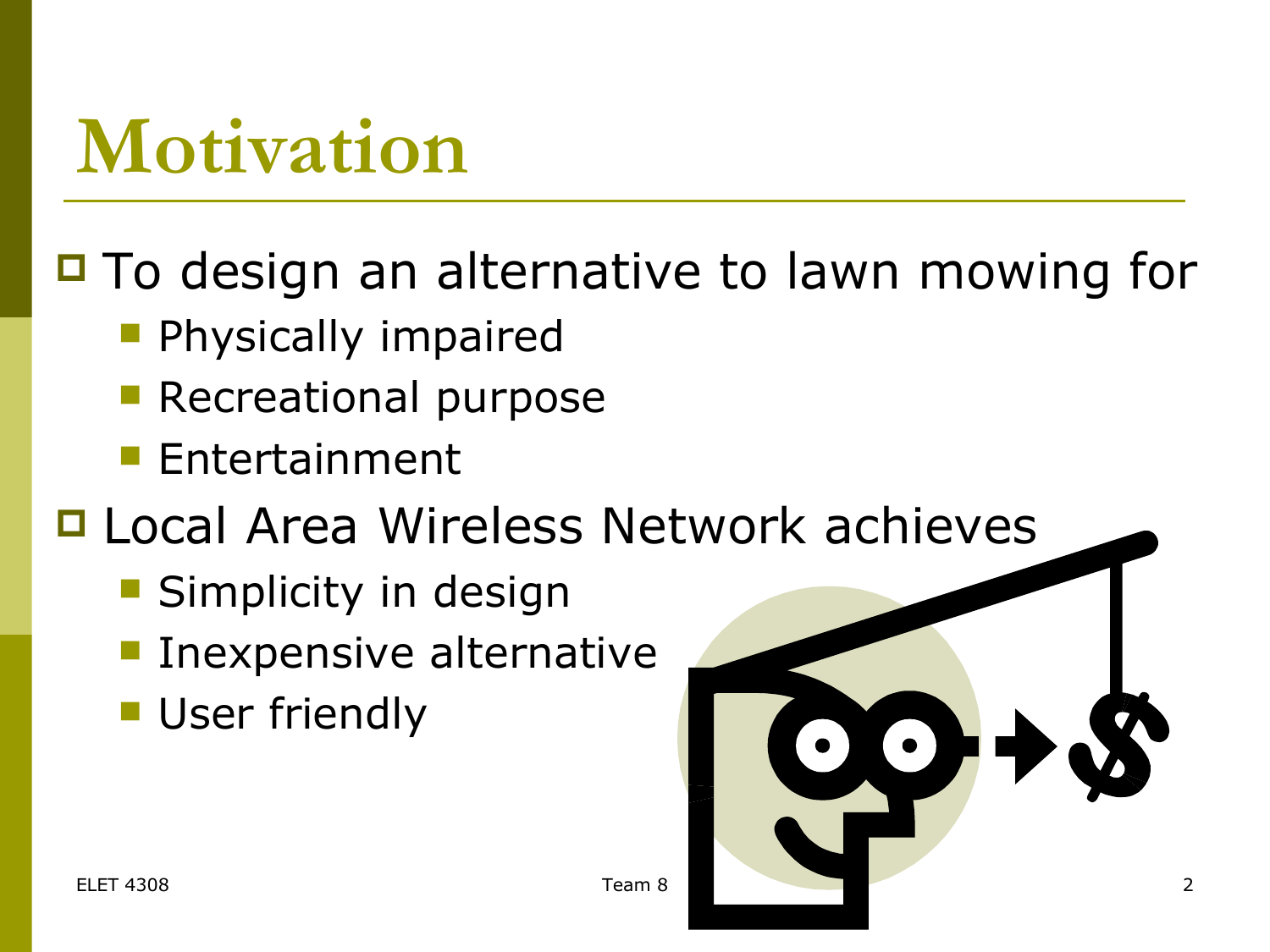# **Objectives**

- □ Design remotely operated lawn mower for everyday use
- $\blacksquare$  Mimic video game
	- **Uses a Graphical User Interface on laptop for** simplicity and familiarity

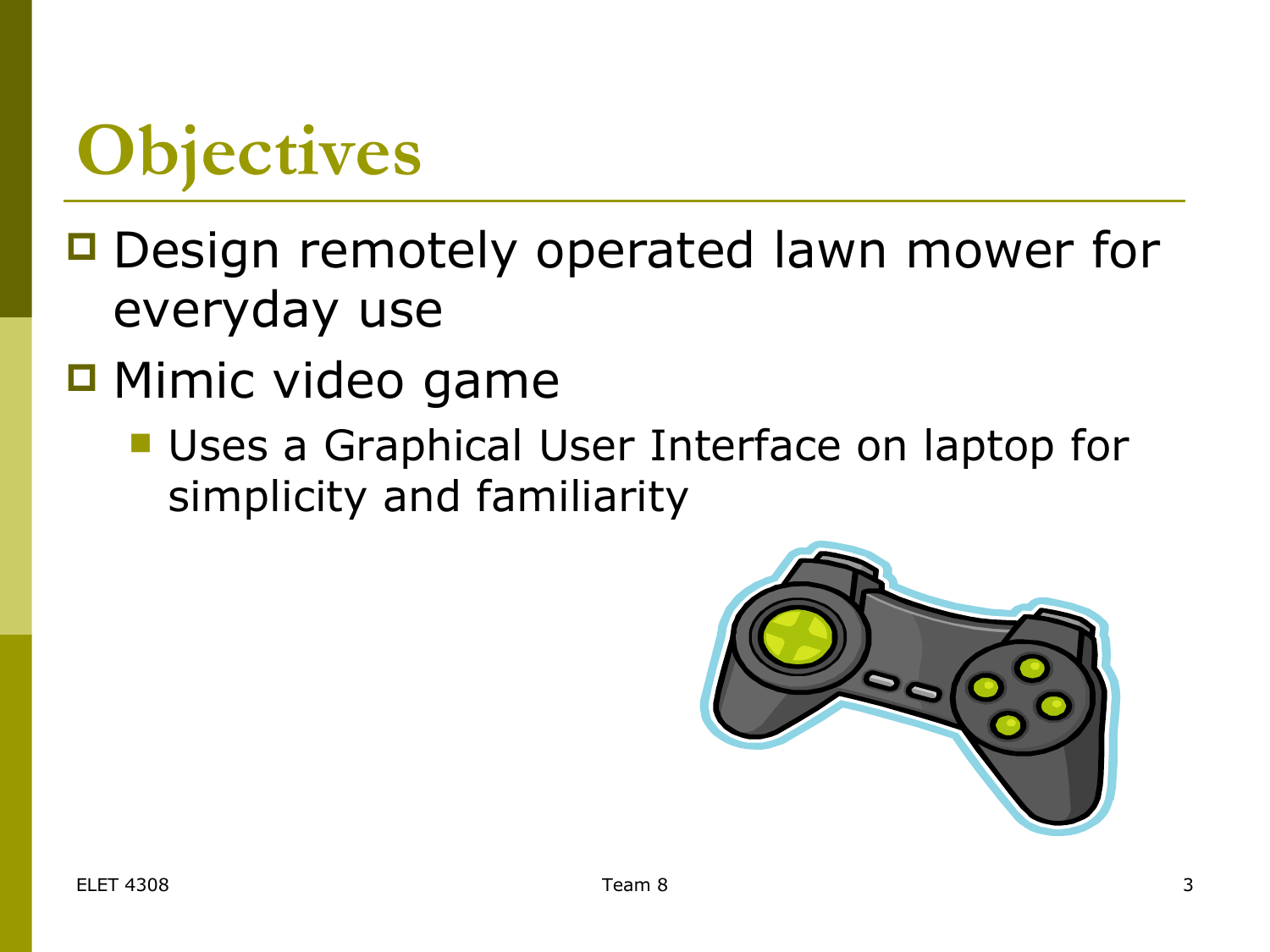# **Operation**

- Master and slave computers initialize to each other
- **□ Slave computer establishes connection** with microcontroller
- Master computer controls GUI running on slave computer
- □ Microcontroller receives commands and activates motor at desired speed
- Web cam sends video through slave computer to master computer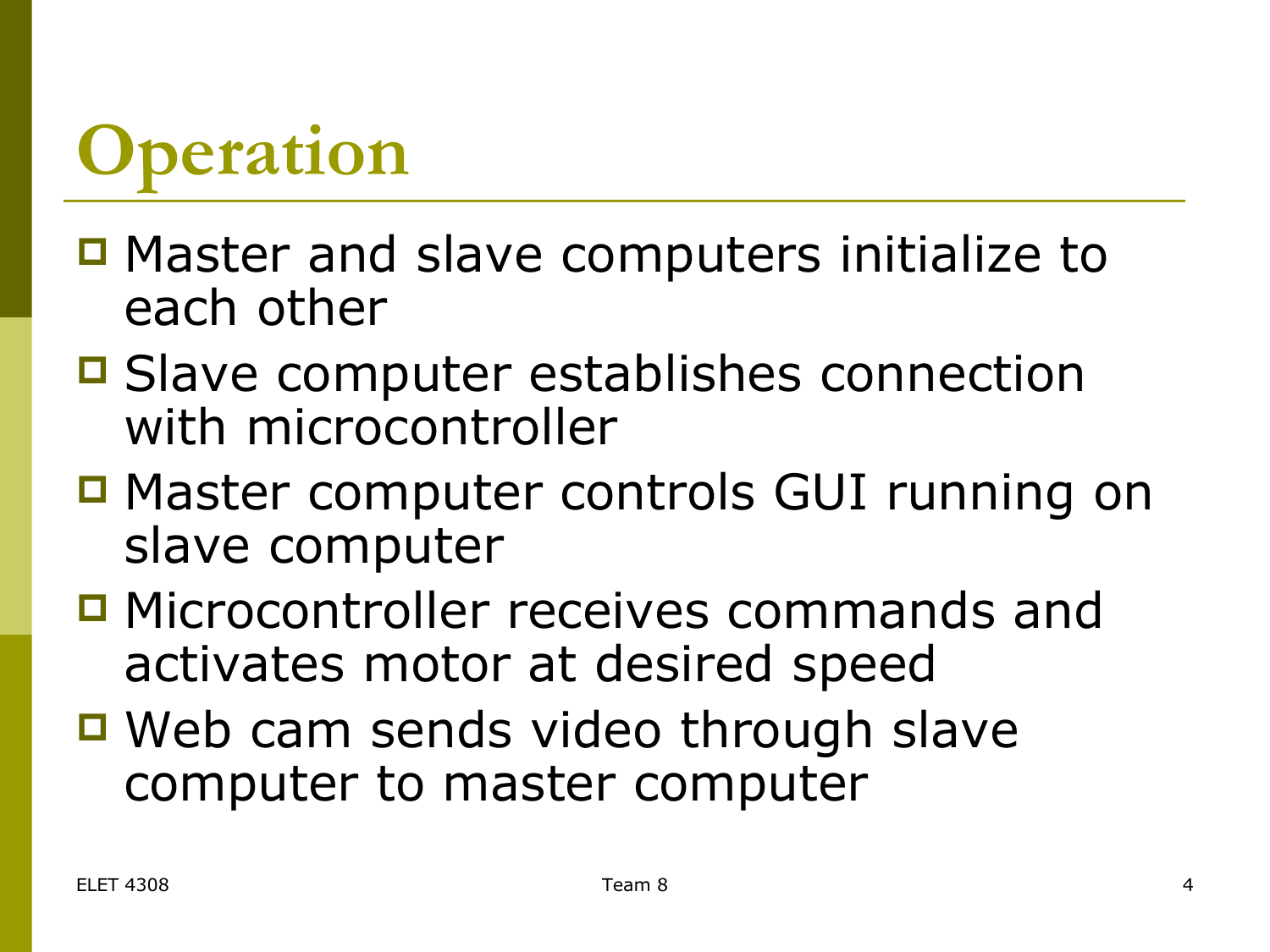# **Design**

#### □ Lawnmower

- 8051 Microcontroller Controls motor speed and direction
- 2 gear box motors drive the system
- **On board laptop links user to microcontroller** through remote desktop
- **Laptop, microcontroller, and batteries** mounted on wooden frame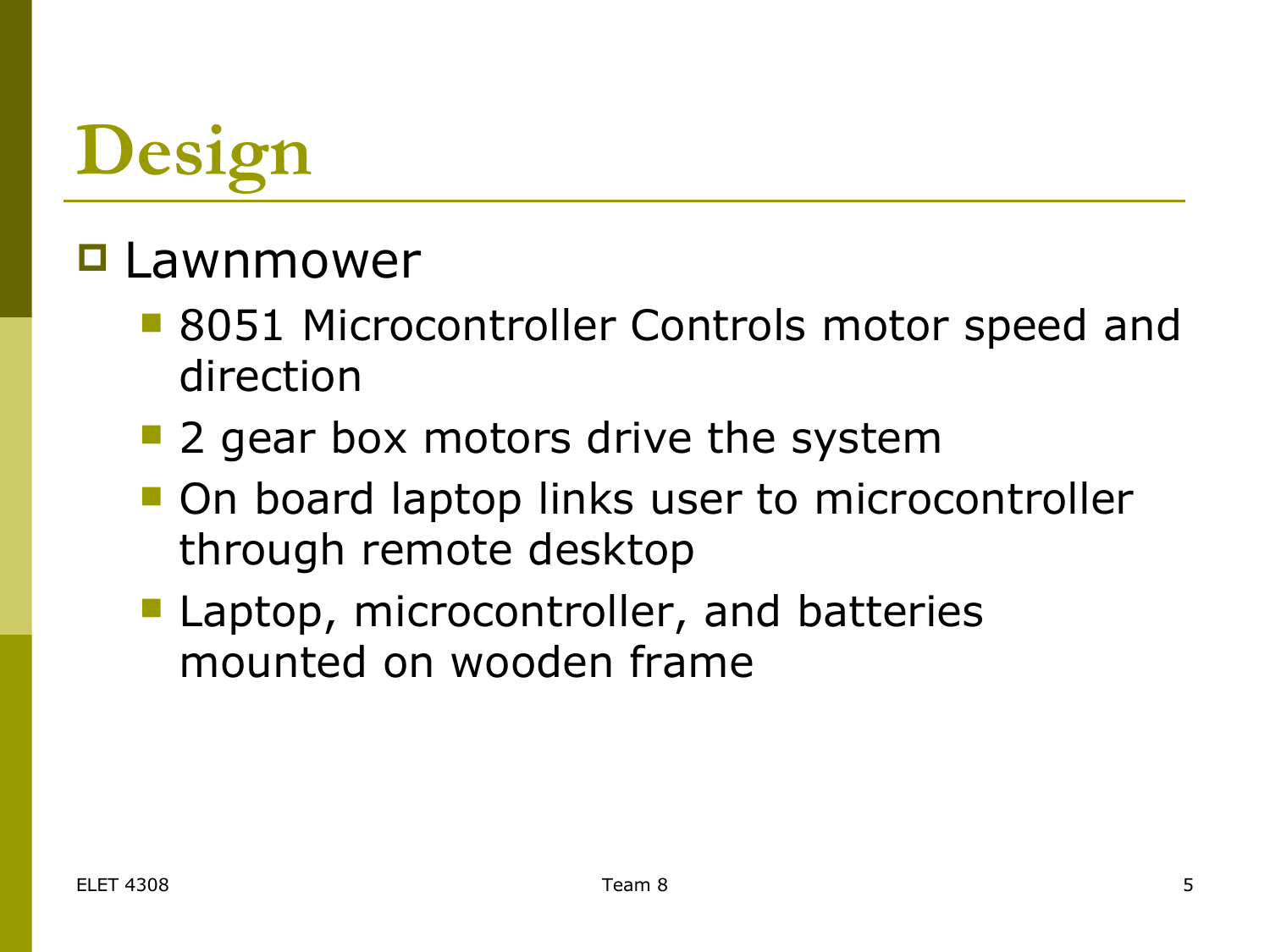# **Design (continued)**

#### **□ Slave Computer**

- **Receives commands from master computer** and relays information to microcontroller through GUI
- Wireless network cards allow computers to communicate
- **Web camera sends visual feedback to master** computer through slave computer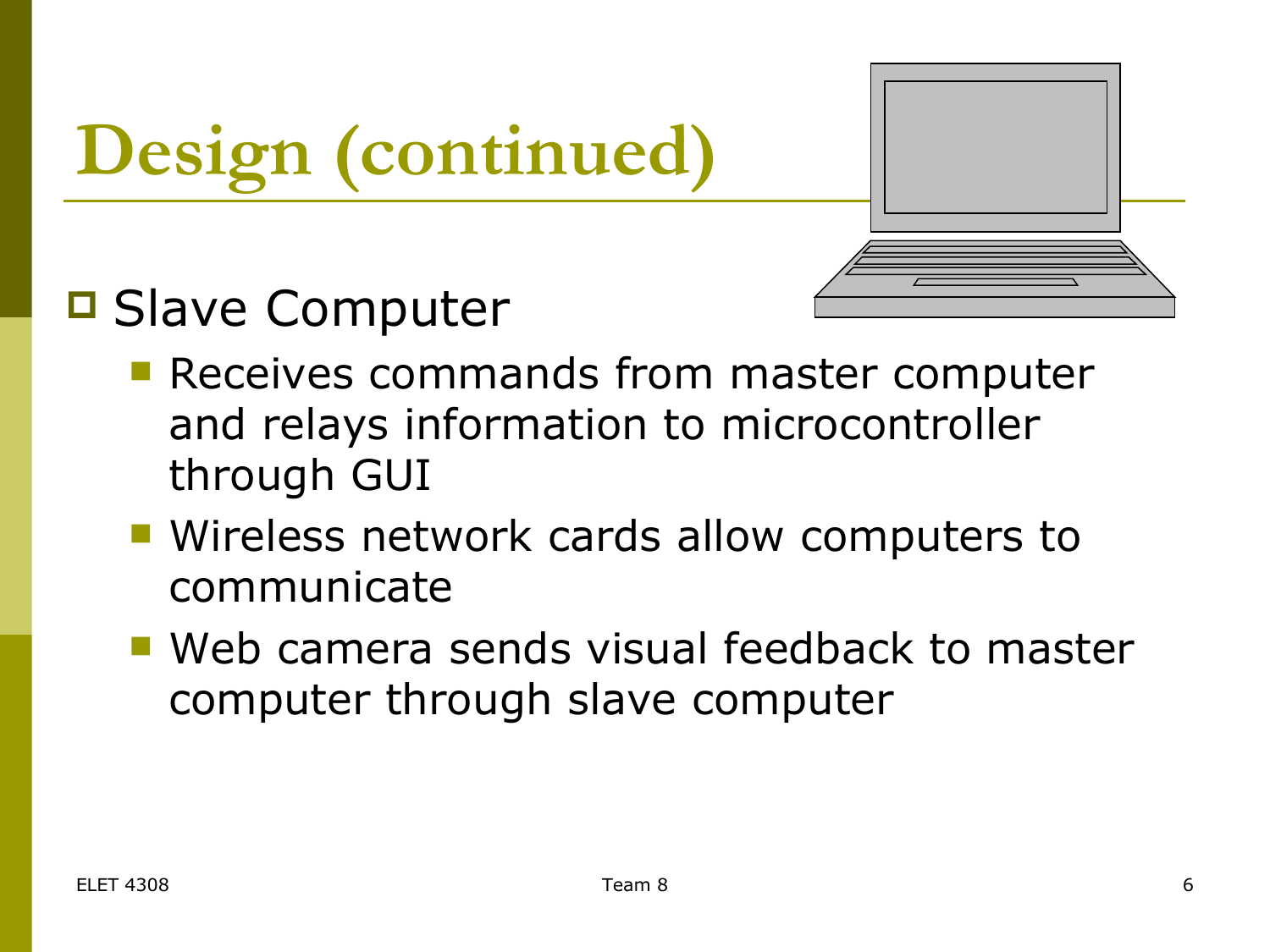# **Hardware Block Diagram**

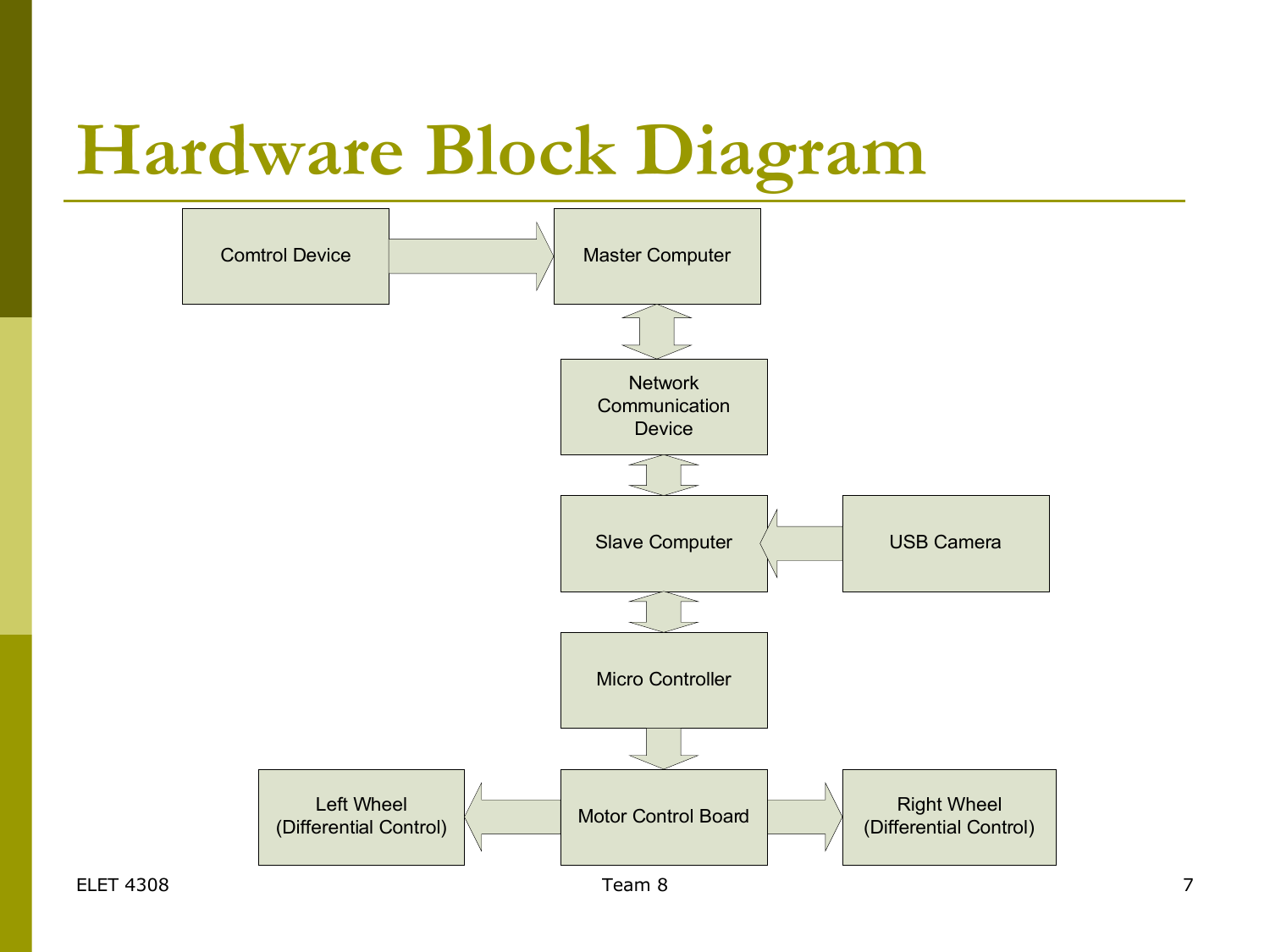### **Software**

#### □ GUI

- **Programmed in** Visual C++
- **Restricted buttons** control movement and speed
- **□ Microcontroller** 
	- **Hex code provided by** BiPOM as server interface

| L.A.W.N. Mower Control Console<br>Comm Port<br>Help |                                                                      |  |  |  |  |  |  |  |  |
|-----------------------------------------------------|----------------------------------------------------------------------|--|--|--|--|--|--|--|--|
| Speed Control<br>$\bigcirc$ Slow                    | Movement Controls                                                    |  |  |  |  |  |  |  |  |
| Medium                                              | Forward<br>Left<br>Right<br>9<br>8<br>7                              |  |  |  |  |  |  |  |  |
| ◯ Fast                                              | Hard<br>Stop<br>Hard<br>Right 6<br>5<br>Left 4                       |  |  |  |  |  |  |  |  |
|                                                     | Reverse<br>Reverse<br>Reverse<br>Right 3<br>Left 1<br>$\overline{2}$ |  |  |  |  |  |  |  |  |
|                                                     |                                                                      |  |  |  |  |  |  |  |  |
| Drive from NumPad                                   |                                                                      |  |  |  |  |  |  |  |  |
|                                                     |                                                                      |  |  |  |  |  |  |  |  |
| Not Connected                                       |                                                                      |  |  |  |  |  |  |  |  |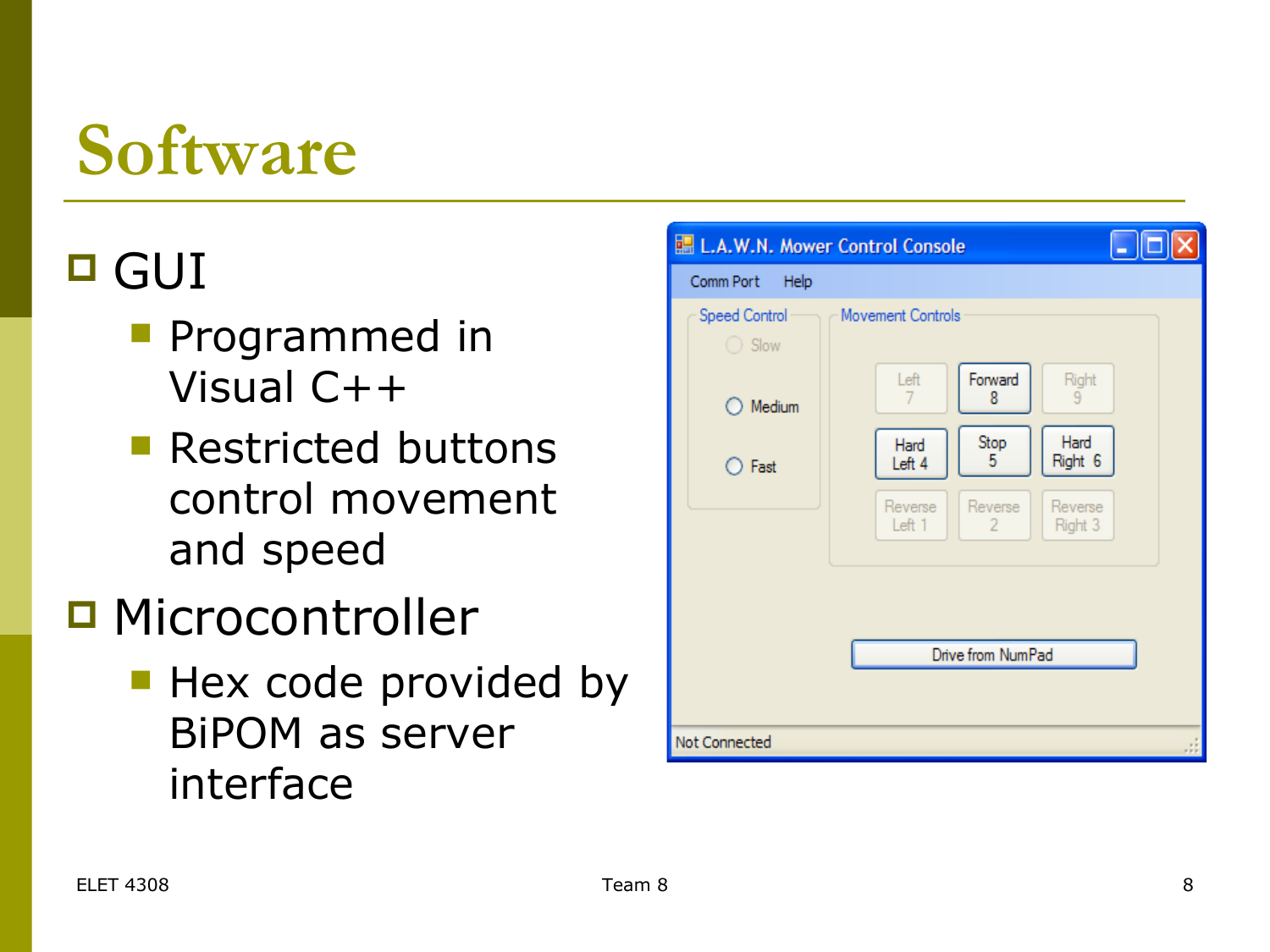#### **Software Flowchart**

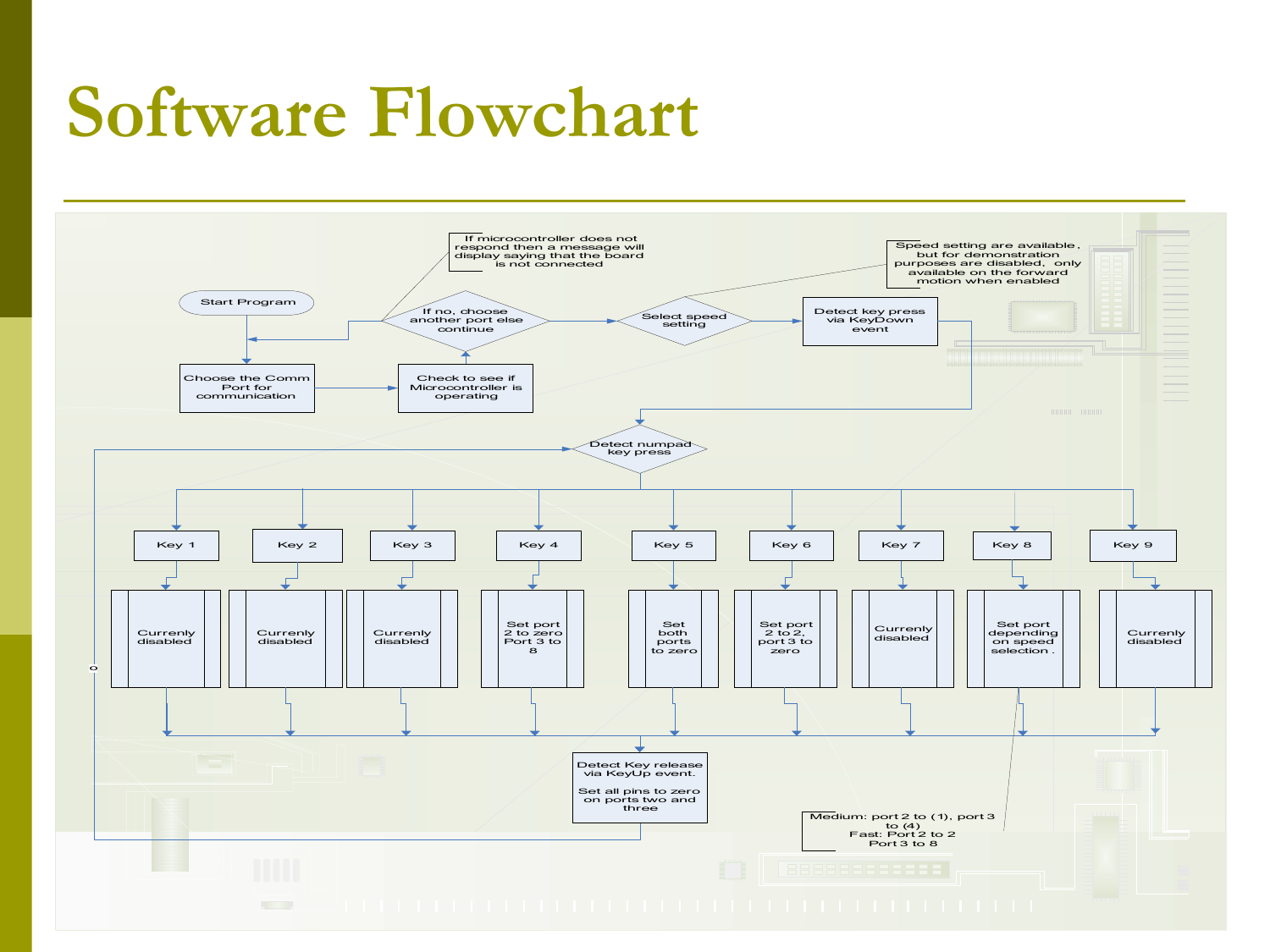## **Software BiPOM API Flowchart**

- BiPOM API converts language of choice into a code compatible with microcontroller
- $\Box$  Physical link is required for particular program

ClientAPI Software Architecture Overview



Server MINI-MAX/51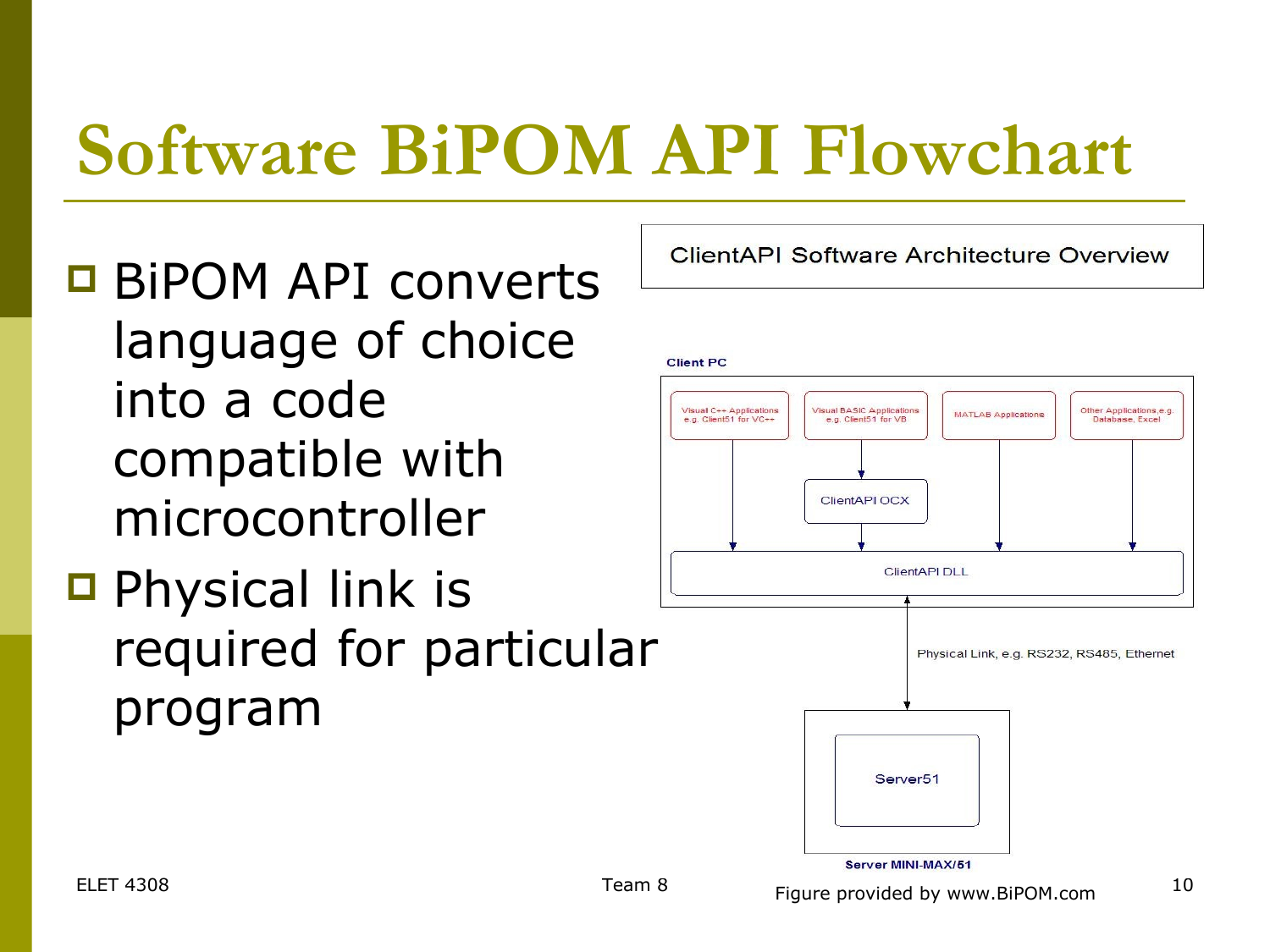# **Schedule – Project Completed**

| D  |   | Task Name                   | Duration   | Start                                | Finish                      |       |                 |              |                           |
|----|---|-----------------------------|------------|--------------------------------------|-----------------------------|-------|-----------------|--------------|---------------------------|
|    | 0 |                             |            |                                      |                             |       |                 |              |                           |
| 7  |   | Choose Final Idea           | 1 wk       | Tue 9/12/06                          | Tue 9/19/06                 |       |                 |              |                           |
| 8  |   | Proposal                    | 6.78 days  | Tue 9/19/06                          | Thu 9/28/06                 |       |                 |              |                           |
| 9  |   | Write Proposal              | 1 wk       | Tue 9/19/06                          | Tue 9/26/06                 |       |                 |              |                           |
| 10 |   | Present Proposal            | 15 mins    | Thu 9/28/06                          | Thu 9/28/06                 |       |                 |              |                           |
| 11 |   | Design                      | 26.97 days | Thu 9/28/06                          | Fri 11/3/06                 |       |                 |              |                           |
| 12 |   | Initial design              | 4.25 days  | Thu 9/28/06                          | Wed 10/4/06                 |       |                 |              |                           |
| 13 |   | Choose Drive System         | 1 day      | Thu 9/28/06                          | Fri 9/29/06                 |       |                 |              |                           |
| 14 |   | Determine Power Requirments | 3 hrs      | Fri 9/29/06                          | Fri 9/29/06                 |       |                 |              |                           |
| 15 |   | Choose Power Source         | 1 hr       | Fri 9/29/06                          | Fri 9/29/06                 |       |                 |              |                           |
| 16 |   | Choose Material             | 6 hrs      | Fri 9/29/06                          | Mon 10/2/06                 |       |                 |              |                           |
| 17 |   | Choose Interfaces           | 2 days     | Mon 10/2/06                          | Wed 10/4/06                 |       |                 |              |                           |
| 18 |   | Finalize Design             | 1 wk       |                                      | Wed 10/4/06   Wed 10/11/06  |       |                 |              |                           |
| 19 |   | Programming                 | 26.5 days  | Thu 9/28/06                          | Fri 11/3/06                 |       |                 |              |                           |
| 20 |   | FlowChart                   | 1 day      | Thu 9/28/06                          | Fri 9/29/06                 |       |                 |              |                           |
| 21 |   | Psuedocode                  | 1 day      | Fri 9/29/06                          | Fri 9/29/06                 |       |                 |              |                           |
| 22 |   | Coding for Laptop           | 3 wks      | Mon 10/2/06                          | Fri 10/20/06                |       |                 |              |                           |
| 23 |   | Coding for Microcontroller  | 2 wks      | Mon 10/23/06                         | Fri 11/3/06                 |       | EB              |              |                           |
| 24 |   | <b>Construction</b>         | 36 days    | Mon 10/9/06   Mon 11/27/06           |                             |       |                 |              |                           |
| 25 |   | <b>Buy Materials</b>        | 7.2 wks    | Mon 10/9/06                          | Mon 11/27/06                |       |                 |              |                           |
| 26 |   | <b>Build</b>                |            | 19 days   Mon 10/23/06               | Thu 11/16/06                |       |                 |              |                           |
| 27 |   | Install Laptop Interface    | 1 wk       | Mon 10/23/06                         | Fri 10/27/06                | Micah |                 |              |                           |
| 28 |   | Install Motor Interface     | 1 wk       | Mon 10/30/06                         | Fri 11/3/06                 |       | <b>EB Micah</b> |              |                           |
| 29 |   | Install Motors/drill holes  | 1 wk       | Mon 11/6/06                          | Fri 11/10/06                |       |                 | <b>Micah</b> |                           |
| 30 |   | Install Power Source        |            | 3 days   Mon 11/13/06   Wed 11/15/06 |                             |       |                 | EB,Micah     |                           |
| 31 |   | Install Camera and Mount    | 1 day      |                                      | Thu 11/16/06   Thu 11/16/06 |       |                 |              |                           |
| 32 |   | Testing                     |            | 8 days   Mon 11/20/06   Wed 11/29/06 |                             |       |                 |              |                           |
| 33 |   | Modify Design               |            | 8 days   Mon 11/20/06   Wed 11/29/06 |                             |       |                 |              | Micah,EB,Mohammad,Kris    |
| 34 |   | <b>Final Presentation</b>   |            | 3 days   Thu 11/23/06   Mon 11/27/06 |                             |       |                 |              | Micah,EB,Mohammad,Kristin |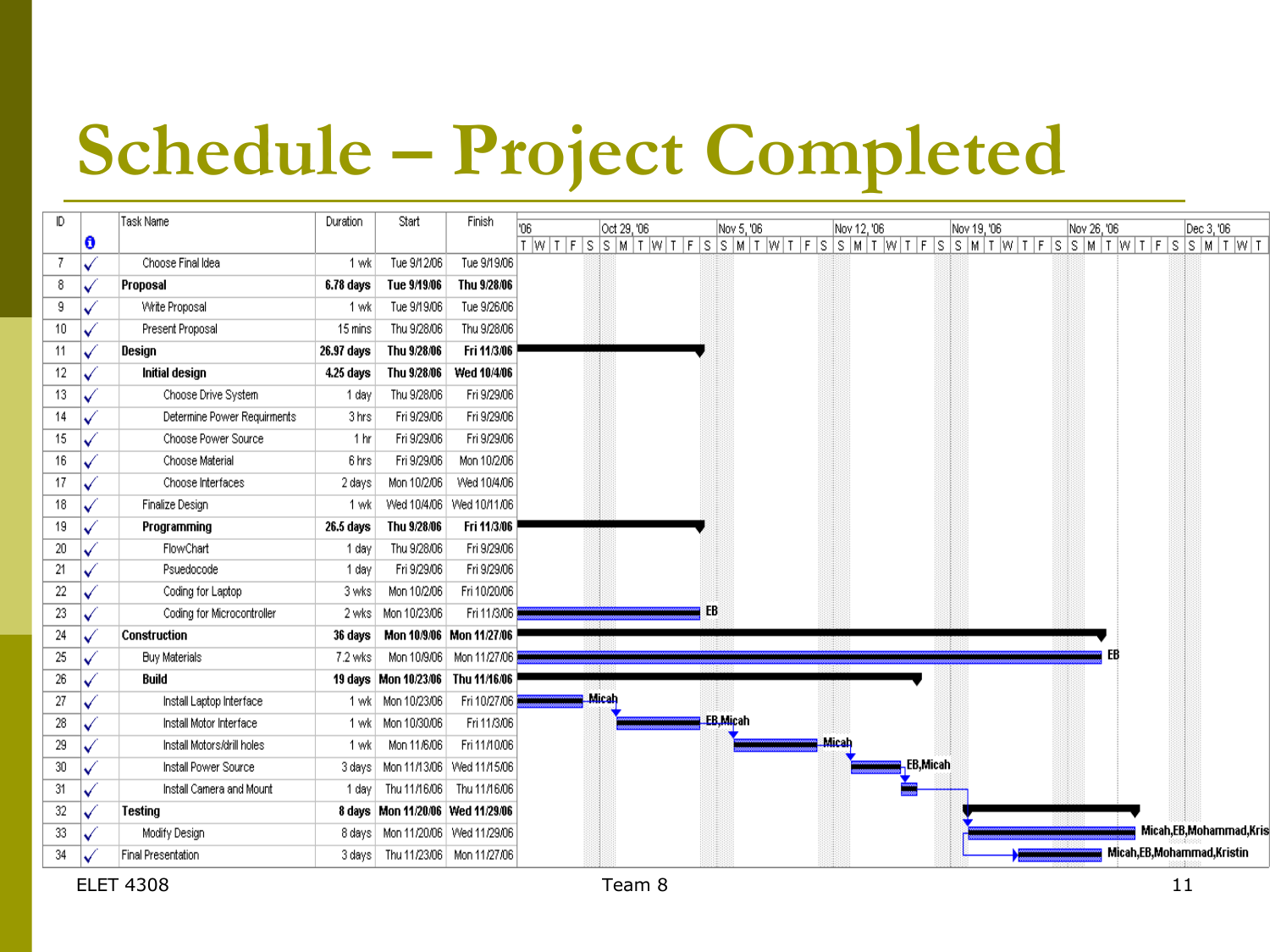### **Cost Analysis**

- Cost of all parts \$364.81  $\blacksquare$  Labor Costs - \$26,400
	- $\blacksquare$  \$30/hour
	- **Ebrahim and Micah = 225 hours**  $\Box$  225  $*$ \$30 = \$6,750 each
	- Kristin and Mohammad  $= 215$  hours  $\Box$  215  $*$  \$30 = \$6,450 each
- $\blacksquare$  Total Cost \$26,764.81

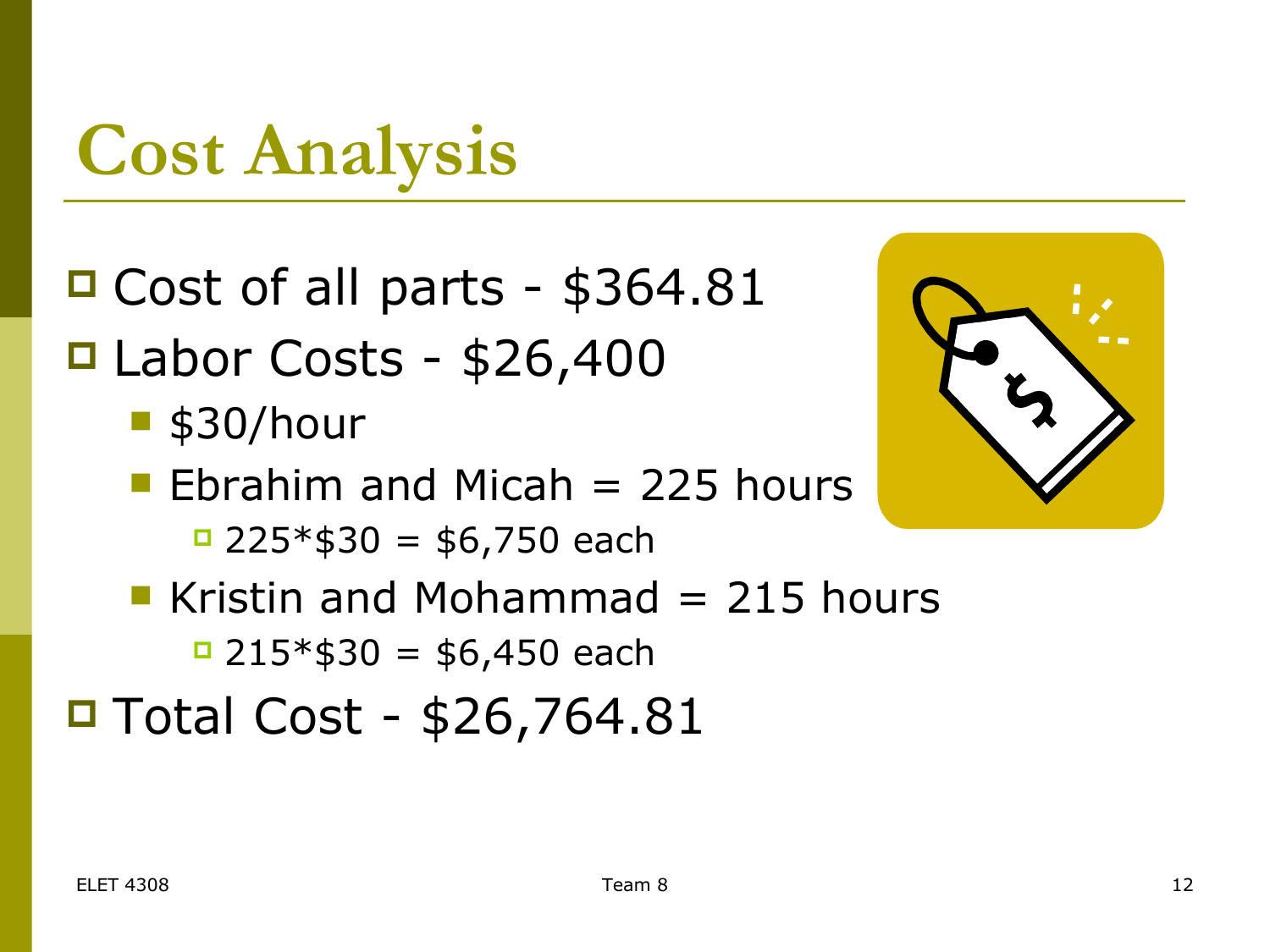### **Verification**

#### **□ Motors**



- Endurance testing involved motors running at full speed until batteries depleted
- **Ran 6 hours without diminishing performance, indicating** batteries last longer than necessary
- $\blacksquare$  Turning radius
	- **Approximately 12 feet for 360°**
- $\Box$  Reaction time
	- **Mower responds 0.1 seconds after user input**
- Video
	- Approximate 1 second delay
- $\blacksquare$  Range
	- Depends on router (40 to 100ft for basic router)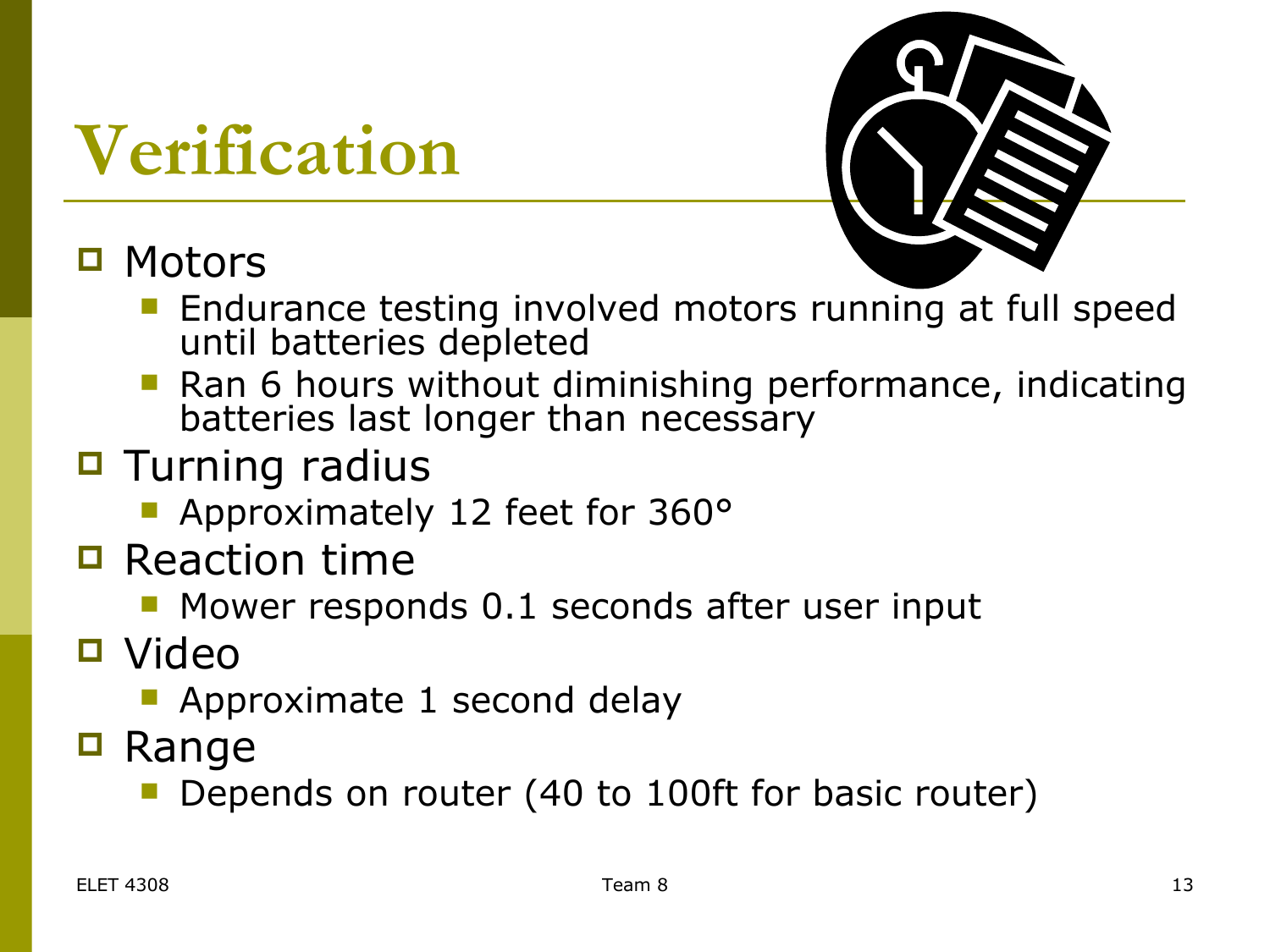# **Prototype**



- □ Controlled wirelessly through network
- Video observation through web cam
- Steering is controlled using individual motors
- □ Loss of connectivity disables motors as failsafe